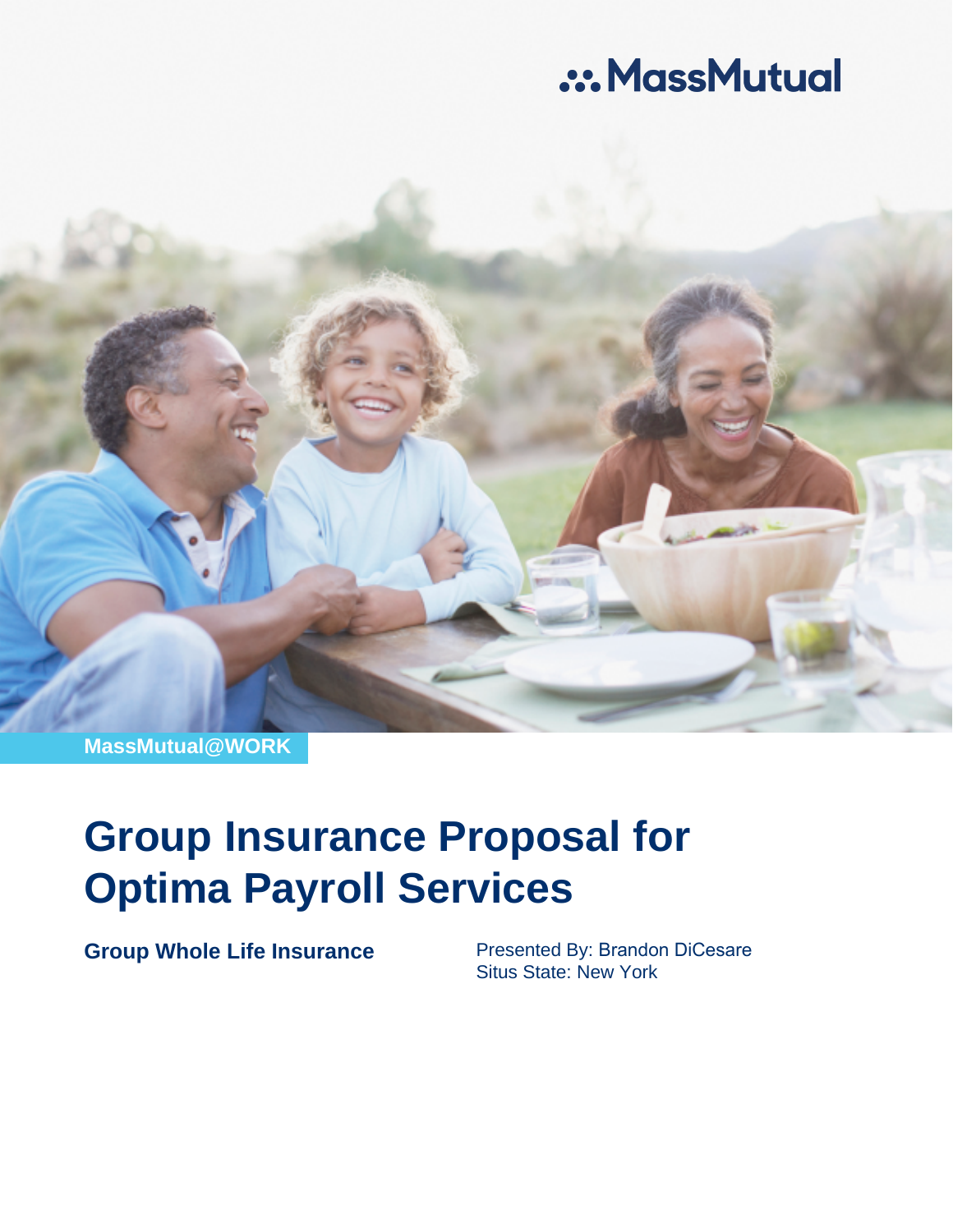# **MassMutual@Work**

MassMutual@Work has the products and resources you need to foster a work environment where people feel more confident about their financial future. Our experience in worksite financial wellness enables you to provide your Employees with stressfree access to flexible solutions and educational tools that can help them build a secure financial future and protect what matters most.

### A trusted leader

MassMutual® has been helping people build better financial futures since 1851. Our financial strength ratings are among the highest of any company in any industry.

As a mutual company, we do not have shareholders. The company is managed with the long-term interests of our customers firmly in mind. We are a recognized leader in workplace solutions, and are committed to helping you do more for your Employees. We pride ourselves on educating American workers to make smarter financial protection choices.

### Strength and stability

| A.M. Best                        | $A++$ |
|----------------------------------|-------|
| <b>Fitch Ratings</b>             | $AA+$ |
| <b>Moody's Investors Service</b> | Aa3   |
| <b>Standard &amp; Poor's</b>     | $AA+$ |

Financial strength ratings are as of 6/21/2021. Ratings are for Massachusetts Mutual Life Insurance Company (MassMutual) (Springfield, MA 01111-0001) and its subsidiaries, C.M. Life Insurance Co. and MML Bay State Life Insurance Co. (Enfield, CT 06082). Ratings are subject to change.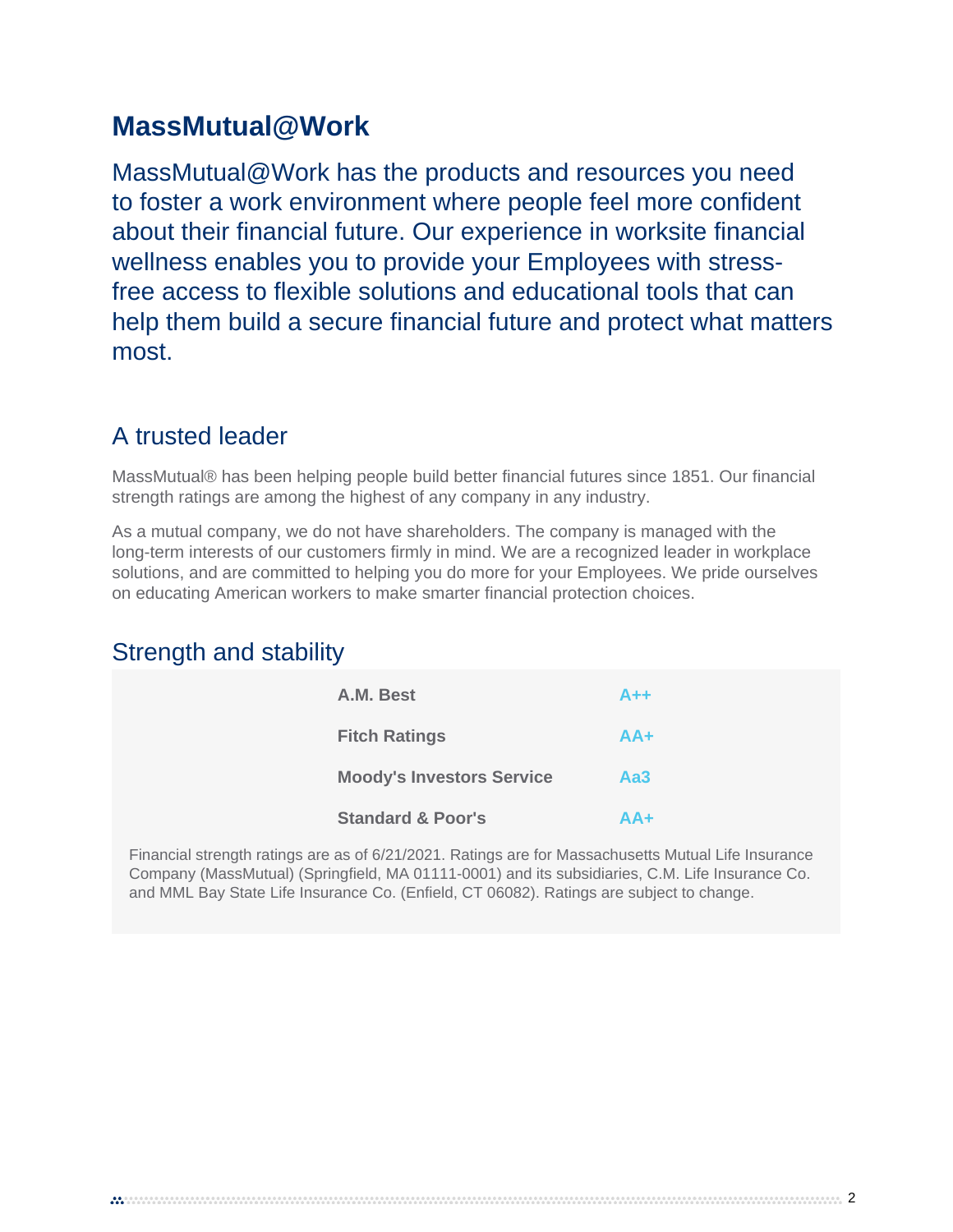# Group Whole Life Insurance at a Glance

Our Group Whole life insurance provides smart, convenient protection that also helps you achieve your financial goals.

### R E A S O N S TO C O N S I D E R :

MassMutual@WORK Group Whole Life Insurance provides coverage at a set premium, builds cash value over time that your Employees can borrow from<sup>1</sup> and pays a death benefit. Group Whole Life Insurance may be easier and more affordable than you think.

#### • Provides guarantees:

- Guaranteed death benefit
- Guaranteed level premiums
- Guaranteed cash-value accumulation

#### • Dividend eligible $2$

MassMutual@WORK Group Whole Life certificate owners are eligible to receive dividends. During enrollment, they'll have the opportunity to select the dividend option that fits them best. Options include:

- Cash
- Dividend accumulations

• Paid-up additional insurance While dividends are not guaranteed, MassMutual® has paid them to eligible participating policyowners every year since 1869.

#### • Portable, lifelong coverage

Employees own the certificate along with the accumulated cash values and they can take it with them even if they leave the company. Additionally, if they leave the company and take their certificate with them, they can change their dividend option and choose to have their dividend payments reduce their premiums.

#### • Accelerated Death Benefit Provisions

Certificate owners, can receive an advance, or acceleration, of a portion of the death benefit under the certificate, if the insured is diagnosed with a terminal illness or if the insured has a chronic illness.

• Terminal Illness: The Accelerated Death Benefit for Terminal Illness is payable when the insured meets the definition of Terminally Ill, generally diagnosed with an illness that will result in death within 12 months.

These benefits are not long term care insurance and may be used for any purpose. In many cases, these benefits allow access to more funds than would be available through a certificate loan or certificate cash surrender value. There from the Chronic Care Benefit. A tax advisor should be consulted regarding a request for accelerated benefits.

- [1] Access to cash values through borrowing or partial surrenders will reduce the certificate's cash value and death benefit, increase the chance the certificate will lapse, and may result in a tax liability if the policy terminates before the death of the insured.
- [2] Dividends are not guaranteed. The certificate is eligible to receive dividends beginning on the second anniversary.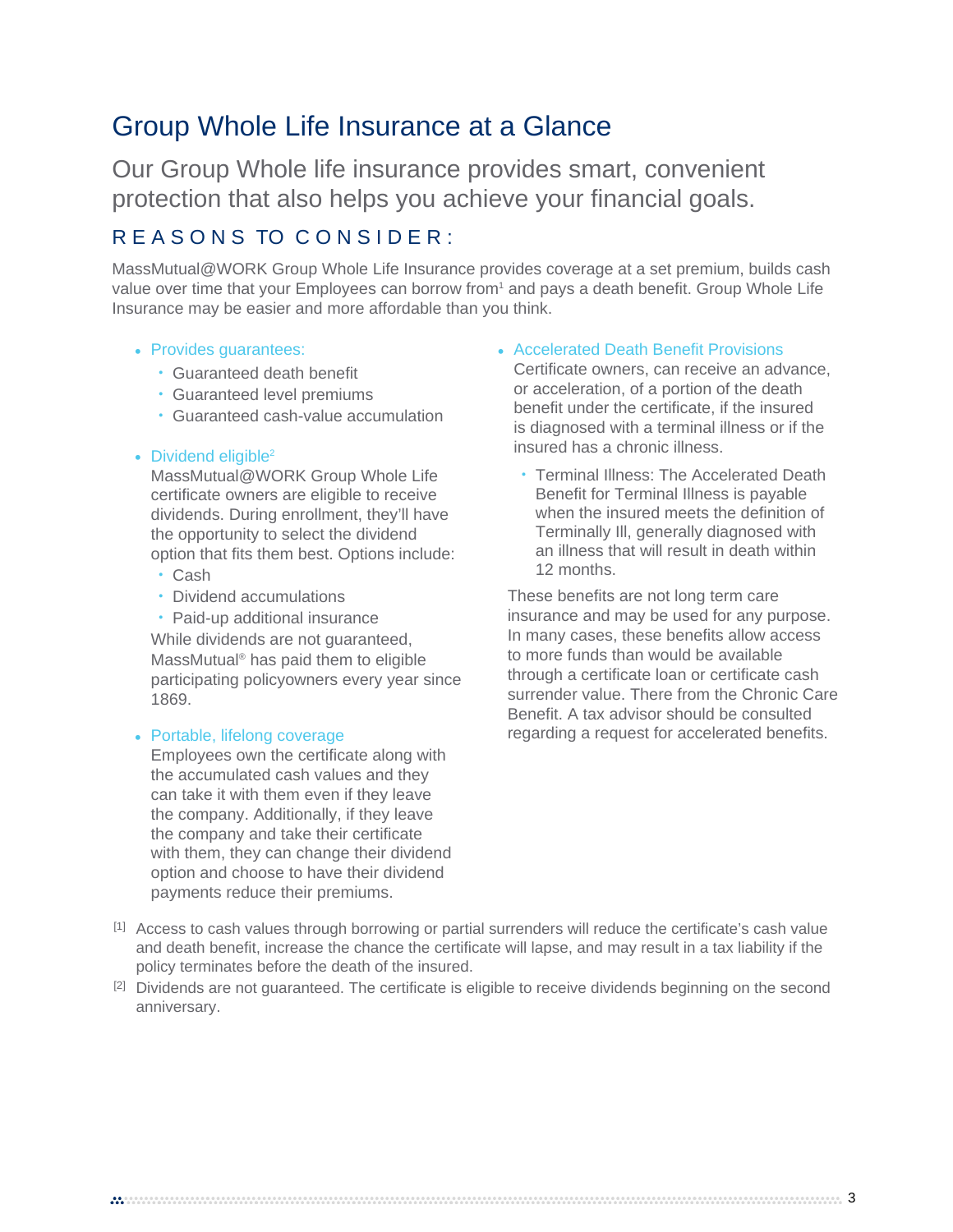### **The power of the dividend**

- As a mutual life insurance company, Massachusetts Mutual Life Insurance Company (MassMutual® ) does not have shareholders. Instead, the company operates for the benefit of its participating policyowners, certificateowners, and members. As a result, MassMutual's participating whole life policy/certificateowners are eligible to receive annual dividends. Dividends are determined annually and are subject to change.
- Although dividends are not guaranteed, MassMutual has paid dividends every year since 1869.
- MassMutual@Work Group Whole Life certificates are eligible to receive dividends beginning on the second anniversary.
- The potential for dividends are an added benefit to an Employee's whole life policy on top of the protection it provides. A participating whole life policy could yield hundreds of dollars in dividends over time, unlike a non-participating policy.

### **2021 CASH DIVIDENDS PAID<sup>8</sup>**

- \$50,000 Face Amount
- 50-year-old male, non-smoker
- If purchased in 2020, annual premium is \$1,380 annual premium
- No additional riders and purchased in year listed

### Whole Life policy with paid up additions

MassMutual@Work group whole life certificate owners may receive their dividends in cash or choose an alternate dividend option from the following:

- Leave on deposit to accumulate interest
- Purchase paid-up additional whole life insurance (PUAs)

The PUA dividend option is by far the most common among MassMutual's certificate owners. Using dividends to purchase paid-up additional whole life insurance will increase the total death benefit and cash value over time. The additional insurance will also be eligible to receive dividends. Additionally, if employees leave the company and take the certificate with them, they can change their dividend option and choose to have their dividend payments reduce their premiums.





8 The chart reflects the dividend paid in 2021 based on the MassMutual@Work Group Whole Life certificate purchased in the calendar year noted on the chart's legend. This information represents an actual policy dividend paid in 2021. Actual dividend amounts received will vary based on the dividend schedule at the time of receipt, and certain certificate criteria such as gender, underwriting class, face amount, premium amount and length of time the certificate is in force.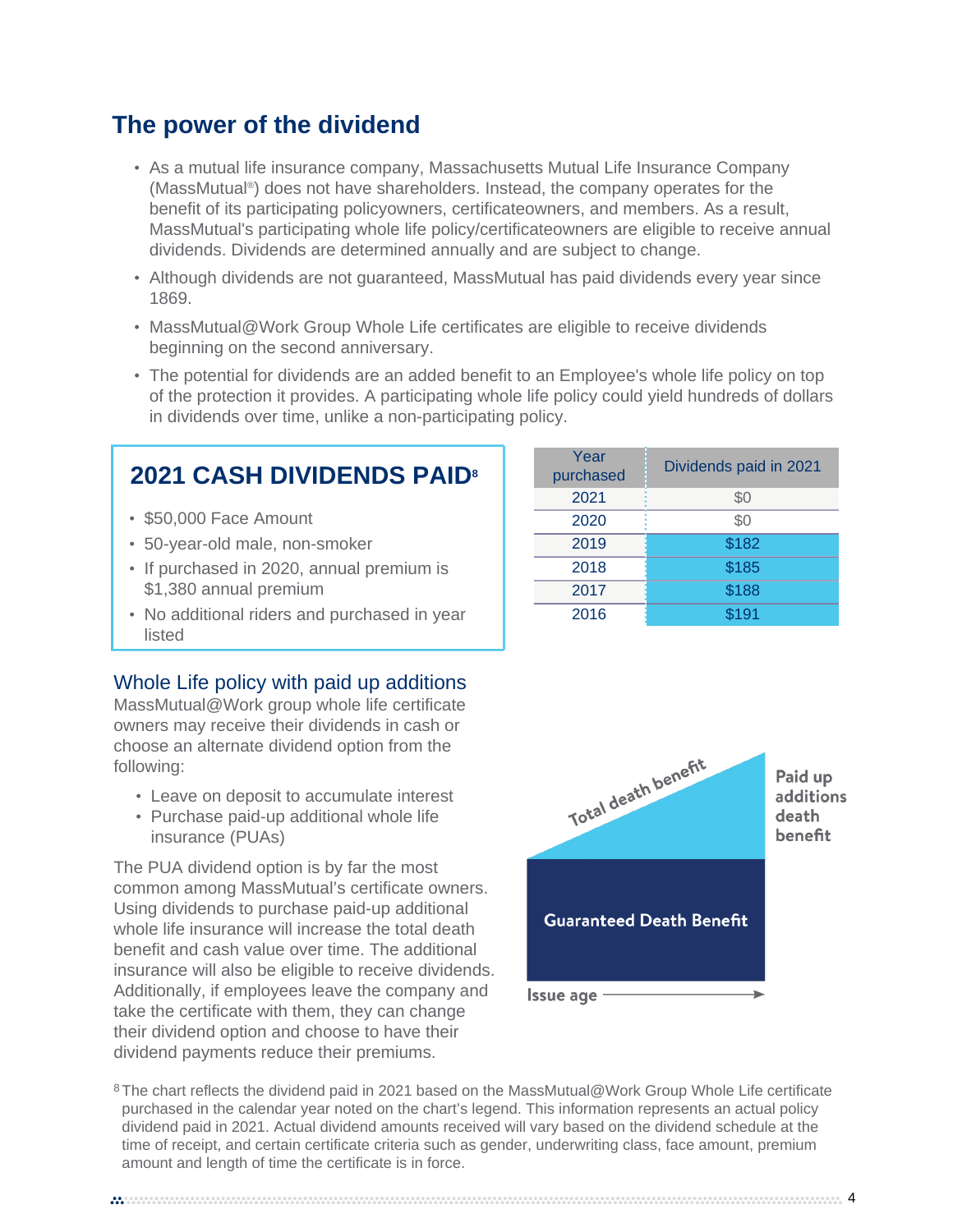## **Group Whole Life Insurance Proposal**

Proposed Effective Date: 9/1/2021

### Employee Paid Coverage

| <b>Product</b>                                        | <b>Group Whole Life</b>                                                                                                                                                                                              |
|-------------------------------------------------------|----------------------------------------------------------------------------------------------------------------------------------------------------------------------------------------------------------------------|
| Eligible class                                        | All actively-at-work, benefit eligible employees of an employer<br>participating in The Employers' Trust, who are residing in the<br><b>United States</b>                                                            |
| <b>Eligible lives</b>                                 |                                                                                                                                                                                                                      |
| <b>Issue ages</b>                                     | Employees 18-75 years of age on certificate effective date                                                                                                                                                           |
| Face amount                                           | Minimum \$10,000 in increments of \$5,000 up to:<br>Guaranteed Issue: Maximum* \$100,000<br>Express Issue: Maximum \$250,000 per enrollment<br>*The Guaranteed Issue maximum contains amounts from all certificates. |
| Available riders<br>(Employer elected)                | <b>None</b>                                                                                                                                                                                                          |
| <b>Accelerated Death</b><br><b>Benefit Provisions</b> | <b>Terminal Illness</b>                                                                                                                                                                                              |
| Dependent coverage*                                   | Spouse Certificates (issue ages 18-60):<br>Express Issue Lifetime Maximum \$25,000<br>Child/Grandchild Certificates (issue ages 14 days - 26 years):<br>Guaranteed Issue Lifetime Maximum \$25,000                   |
| <b>Target participation</b>                           |                                                                                                                                                                                                                      |

\*Employee coverage cannot be less than \$25,000 when Dependent Coverage is elected. If elected by the employer, employees must qualify for coverage in order for them to purchase employee dependent coverage options.

### Interim Insurance For Whole Life

As added value to applicants, subject to the terms of the group policy, we will provide interim insurance from the day we receive the application in good order until the effective date of the certificate, not to exceed 90 days.